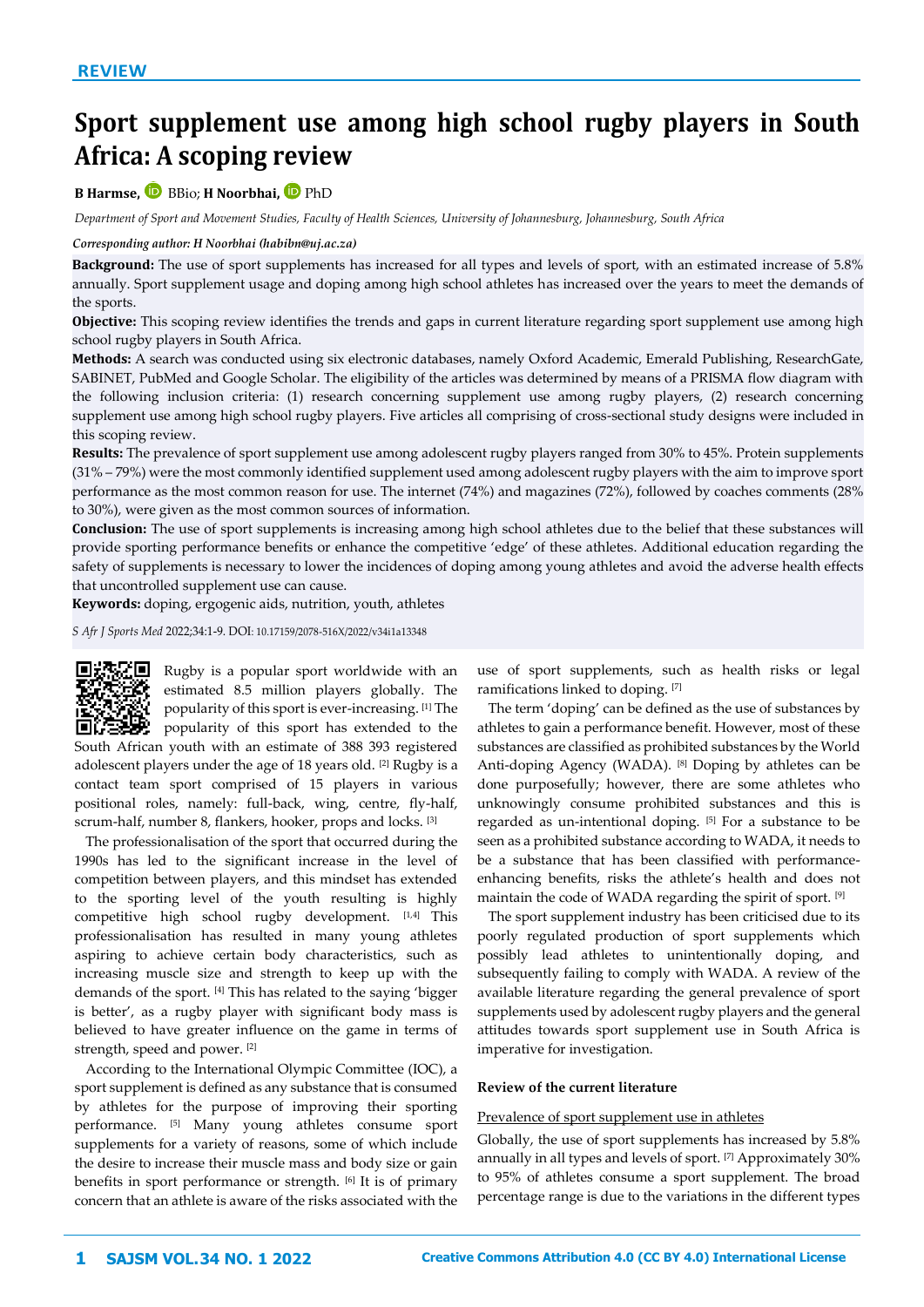of athletes in terms of the sport, the level of play and demographical information. However, this particular study identified that 65% of the participants who play rugby for the Spanish Rugby Federation consumed sport supplements. [10] Studies performed in South Africa concerning the use of sport supplements have shown that an estimated 40% to 70% of the athletes indicated that they consume sport supplements. [11] A study conducted in Germany found that the majority (91%) of elite German athletes consumed sport supplements, while in a study conducted on Kenyan Rugby League players, 15% of the players indicated that they consume dietary supplements. [12, 13]

#### Common types of sport supplements used by athletes

Research shows that there is a variety of different supplements that athletes use depending on their sport and level of training. [5] When comparing the predominant sport supplement consumed by professional rugby players in Europe, it was found that the most common sporting supplement used by rugby players from the European Super League, were protein supplements followed by creatine (64%), 56% of the participants used carbohydrate supplements, and only 36% used caffeine as a type of sport supplement. [14] Whey protein and caffeine supplements were the predominant sport supplements consumed by rugby players in the Spanish Rugby Federation, namely 44% and 42%, respectively. This is followed by energy supplements (energy drinks and bars) which ranged from 34% to 38% of the participants. [10] When considering rugby players on the African continent, a study of rugby player participation taking part in the Kenyan Rugby League, 50% of the players used creatine monohydrate as a sport supplement followed by a whey protein supplement (33%). [13] In a study on the common types of sport supplements consumed by the under-21 Blue Bulls rugby players in South Africa, it was found that the most common sport supplement consumed them was protein supplements (50%) followed by amino acids (31%). [15]

# Common sources of information regarding the use of sport supplements in athletes

According to a study by McCreanor et al. the most common source of information for sport supplements is the internet. [16] A sport trainer was the most popular source of information regarding the use of sport supplements in a study conducted by Sánchez-Oliver et al. <br/>  $^{\text{[10]}}$  The use of scientific literature as a source of information is low. This is problematic as it indicates that athletes are not referring to scientifically based information regarding the use of supplements. [17]

#### Common reasons for supplement use in athletes

In a study conducted by Sánchez-Oliver et al. [10], the main reason for sport supplement usage in rugby players was to enhance their sporting performance during training and during matches, stated by 62% of the participants. It is possible that many young athletes make use of sport supplements due to poor body image or body satisfaction, which can be linked to the desire to use these sport supplements to increase body

size and muscle strength to meet the demands of the sport that they participate in. [6] When questioned why the athletes used the sport supplements, 42% of the rugby players who were part of the Kenyan Rugby League felt that the sport supplements aided their performance. However, 45% of the surveyed participants indicated that the sport supplements did not influence their sporting performance, while 43% of the players indicated that they felt using sport supplements was unnecessary. [13] All the under-21 Blue Bulls rugby players who used supplements in the study, indicated that the main reason for them using sport supplements was to increase the size of their muscles, followed by increasing their energy levels posttraining or post-match (38%). [15]

# General attitudes concerning sport supplements usage in athletes

In a study conducted on rugby players who participated in the European Super League, it was found that the majority of the players were aware of the associated risks when using sport supplements. This information was contradicted when asked if they believed that the sport supplements that they regularly used were safe and correctly tested. [14] A study in France indicated that 90% of elite athletes viewed doping as an act of dishonesty and that it is dangerous for one's health. [9]

Education regarding supplement use is a vital part of an athlete's training with an increase in the desire to use sport supplements. However, there is limited emphasis on the need to improve education for young athletes to make informed decisions about sport supplements for the sake of their health and sporting careers. [18]

In summary, education concerning sport supplements is vital not only to protect athletes against the risks from supplements but to also allow the athletes make informed decisions concerning the use of these supplements. Educating athletes regarding optimal nutritional knowledge and maturation can lead to sport success instead of them risking the use of prohibited substances.

## **Methods**

This scoping review made use of the Preferred Reporting Items for Systemic Reviews and Meta-Analyses (PRISMA) guidelines method to identify relevant articles. [19] A search was conducted to identify possible relevant studies using six databases (Oxford Academic, Emerald Publishing, ResearchGate, SABINET, PubMed and Google Scholar), as well as two additional resources (South African Journal of Sports Medicine and the British Journal of Sports Medicine). The search was conducted on the 16<sup>th</sup> September 2021. During the search for relevant articles, keywords such as 'sport supplements', 'doping', 'adolescent athletes', 'high school rugby players', as well as phrases such as 'doping in athletes', 'doping in adolescents', 'doping in adolescent athletes', 'sport supplement use in athletes', 'sport supplement use in adolescent athletes', 'sport supplement use in rugby players', and 'doping in rugby players' were applied. In addition, the search was limited to studies that included rugby players who used sport supplements.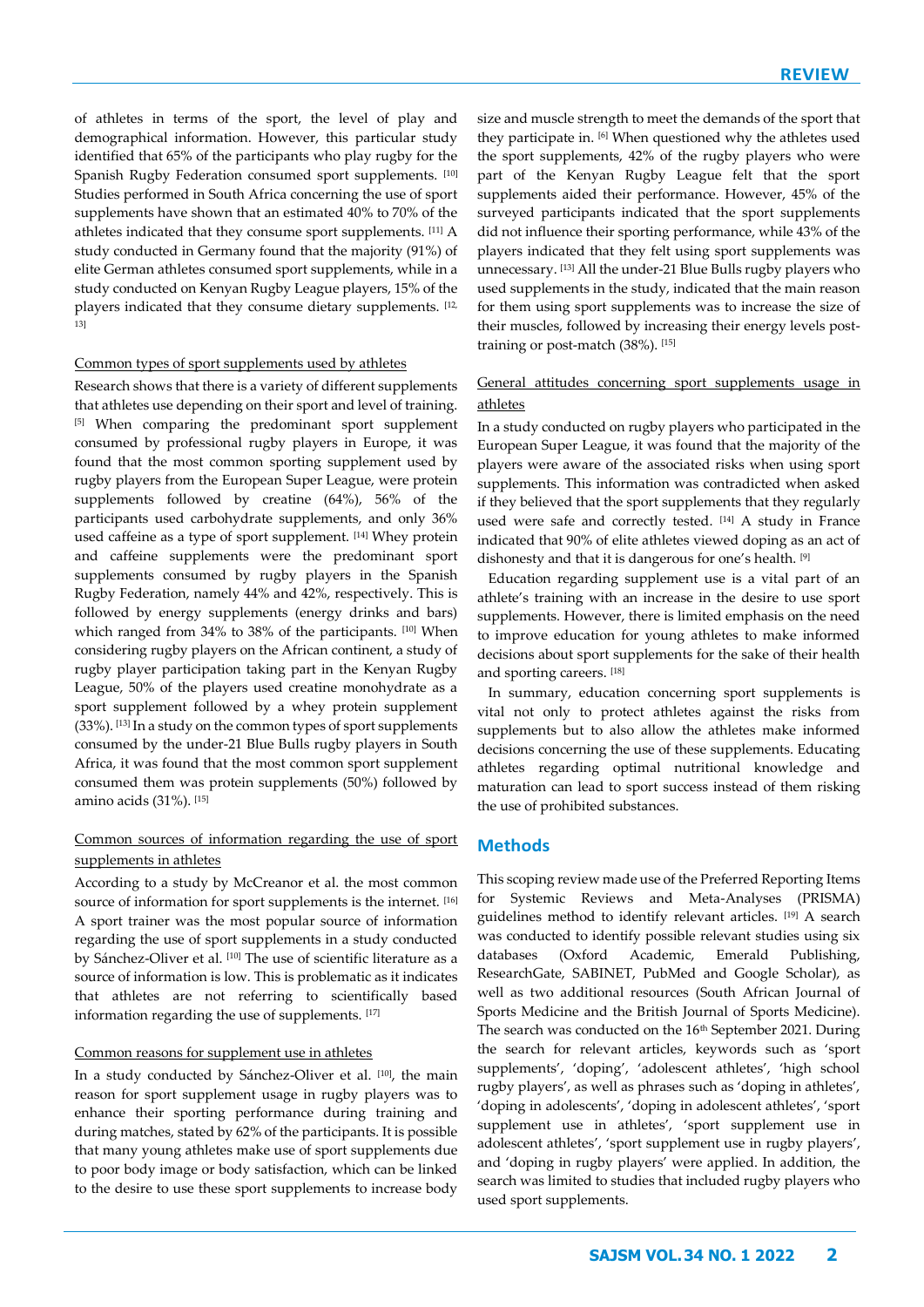# **The inclusion criteria for this review**

- Studies that included research concerning supplement use among rugby players.
- Studies that included research with sources of information concerning supplement use among rugby players.
- Studies that included research concerning supplement use among adolescent/high school rugby players.

# **The exclusion criteria for the articles obtained for this review**

- Articles removed based on unrelated topics/titles (articles that did not include supplement use in adolescent athletes).
- Articles that had a meta-analysis methodology.
- Articles that were published in a language other than English.

Once articles were identified from the above-mentioned databases, all duplicates retrieved were removed. All articles were screened and those not meeting the inclusion criteria were removed. The screening process was completed by means of the PRISMA method guidelines shown in Figure 1. [19] In order to extract the relevant data from the eligible sources, the authors' initials and surnames, year of publication, population size, age of the participants, prevalence of sport supplement use, common reasons for the use, common types

of supplement used among rugby players, sources of information and the general attitudes and knowledge of the athletes regarding supplement usage among high school rugby players in South Africa were identified. These were performed for each of the selected studies and tabulated individually according to the topic. The studies used in this scoping review were all conducted in South Africa.

# **Data synthesis**

If the data present in the article met the inclusion criteria requirements, data related to the prevalence, use and attitudes towards sport supplement use among high school athletes was extracted by the author and set up in a Microsoft Excel chart (2016). Information on the authors, date of publication, population size, prevalence of sport supplement use, common sport supplements used, common reasons for sport supplement use and key findings regarding the general

attitudes towards supplement use and doping were extracted by the author and recorded. The recorded data was tabulated according to different topics and presented in the Results section.

## **Results**

A total of 206 possible relevant articles were identified by searching six databases and 14 possible relevant articles were identified from two additional journals. The articles were tabulated and duplicate articles were removed. After the duplicate articles were excluded, 185 articles were screened by the titles and abstract to determine relevance of the selected articles of which 155 articles were excluded due to not meeting the inclusion criteria. A total of 30 full-text articles were screened for eligibility and the resulting articles used in this review were narrowed down to five articles.

## **Study design**

All the articles selected for this review were of a descriptive, quantitative, cross-sectional study design by means of selfadministered surveys distributed to the high school rugby players. One study was conducted for a period of four years (2009 to 2012), where participants were approached once a year at an annual rugby training camp.

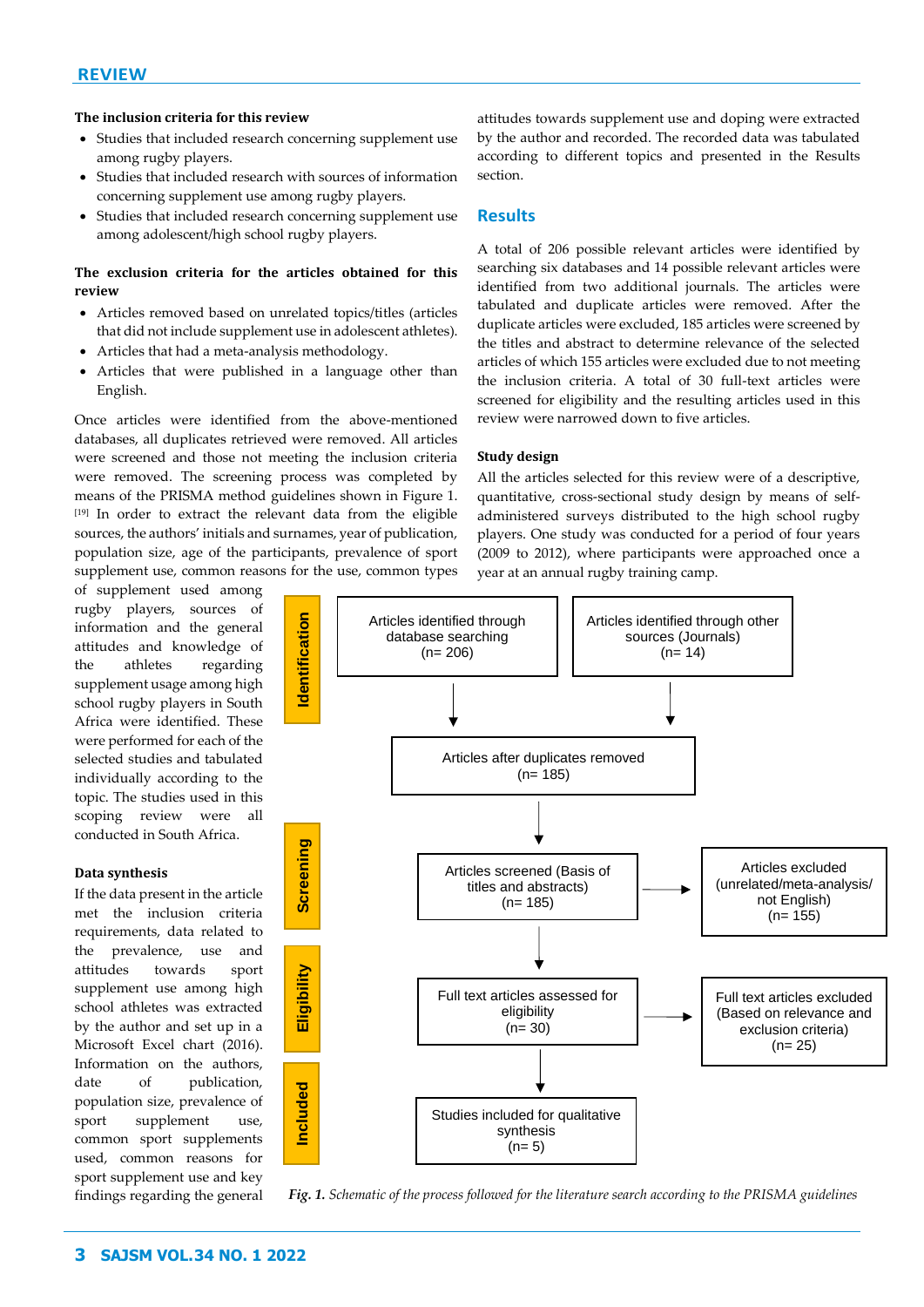#### **Demographic information and location of studies**

The age of the participants in the selected articles was between 15 to 18 years. All the participants played rugby at high school level, and were generally in the first or second teams of their high schools. Half of the studies  $(n = 2)$  took place in the Gauteng province of South Africa, a single study took place in the Western Cape province of South Africa, another study took place in KwaZulu Natal, with the remaining study including participants across different regions in South Africa.

#### **Prevalence of sport supplement usage**

According to the identified studies (Table 1), the prevalence of supplement use among the participants ranged between 30% and 45%, with one study indicating that 3.9% of the participants used banned/prohibited sport supplements. One study did not identify a specific number of rugby players who made use of sport supplements as a separate topic. However, the prevalence of the different types of supplements used by the athletes were described in the study.

# **Type of supplements used by athletes and reasons for their usage**

There were varying types of commonly used supplements used by athletes according to the type of supplements listed in the surveys of the studies. Table 1 summarises the most common supplements used by rugby players in the reviewed studies. In the first study by Gradidge et al. [20], the most common supplement used (classified as a banned substance) was a growth hormone, where 5% of the participants indicated that they made use of this supplement. The second most commonly prohibited substances used by high school athletes was adrenaline and anabolic steroids, and 4% of participants used these banned substances, respectively. When surveyed regarding the use of unbanned sport supplements, 61% of the participants indicated that they used protein supplements as well as vitamin supplements. Creatine supplement use was the least popular supplement used among high school athletes in Johannesburg. The study conducted by Nolte et al. [21] identified that 29% of the participants indicated that they used dietary supplements, however, no specific supplements were indicated. Almost a quarter of the participants (24%) indicated that they use anabolic steroids. The use of protein supplements was the most commonly reported supplement used among high school athletes, with 31% of the participants stating that they use these supplements, based on the review study by Duvenage et al. <sup>[22]</sup> In the study conducted by Jooste <sup>[23]</sup>, carbohydrate supplementation was the most commonly used sport supplement among rugby players (92%), followed by the

| <b>Author (Year)</b>     | Number of<br>Participants  | <b>Prevalence of Sport</b><br><b>Supplement Use</b>                                                                                                          | <b>Common Types of Supplements Used</b>                                                                                                                                                                                                                                                                                                     | <b>Source of Information</b>                                                                                                                                                                                                                                                                           |
|--------------------------|----------------------------|--------------------------------------------------------------------------------------------------------------------------------------------------------------|---------------------------------------------------------------------------------------------------------------------------------------------------------------------------------------------------------------------------------------------------------------------------------------------------------------------------------------------|--------------------------------------------------------------------------------------------------------------------------------------------------------------------------------------------------------------------------------------------------------------------------------------------------------|
| Gradidge et<br>al. [20]  | 100 (37%<br>rugby players) | 30% of the athletes use<br>sport supplements.                                                                                                                | Common substances use (prohibited)-<br>growth hormone (5%), anabolic steroids<br>$(4\%)$ , adrenaline $(4\%)$ , insulin $(2\%)$ .<br>Common substances used (non-<br>prohibited)- protein supplements (61%),<br>vitamin supplements (61%), caffeine<br>supplements (57%), carbohydrate<br>supplements (54%), creatine<br>supplements (32%). | Internet (74%), magazines (72%),<br>friends (66%), coach (60%), parent<br>(33%), personal trainer (33%),<br>information brochures (31%),<br>newspapers (29%), pharmacist (24%),<br>TV and school (23%), sibling (19%),<br>biokineticist $(16\%)$ , books $(16\%)$ ,<br>physician (10%), journals (9%). |
| Nolte et al.<br>$[21]$   | 346 (6% rugby<br>players)  | 45% of the participants<br>indicated that they use<br>sport supplements, 3.9% of<br>the participants indicated<br>that they were using<br>banned substances. | 29% of the participants indicated that<br>they use allowed dietary supplements,<br>however no specific supplements were<br>indicated. 24% indicated that they use<br>anabolic steroids.                                                                                                                                                     | Coaches (30%), parents (19%),<br>friends $(17%)$ , other athletes $(16%)$ ,<br>South African Institute for Drug-free<br>sport (11%), other (8%).                                                                                                                                                       |
| Duvenage et<br>al. [22]  | 198 (all played<br>rugby)  | 42% of the participants<br>indicated that they used<br>sport supplements.                                                                                    | Protein (31%), meal<br>replacements/recovery formulas (16%),<br>creatine (16%), carbohydrate (12%),<br>vitamin (10%), pre-workout (5%),<br>glutamine (3%), omega 3/omega 6 fatty<br>acids $(3\%)$ , non-specific $(2\%)$ , other $(2\%)$ ,<br>amino acids $(1\%)$ , fat burners $(>1\%)$ .                                                  | No information regarding the<br>common sources of information used<br>by athletes was present in this study.                                                                                                                                                                                           |
| Jooste [23]              | 189 (all played<br>rugby)  | This study divided the<br>prevalence of supplement<br>use according to the most<br>common type and the<br>difference between two<br>rugby league players.    | Carbohydrate (92%), protein (79%),<br>creatine (37%), glutamine (37%).                                                                                                                                                                                                                                                                      | Coaches (28%), trainer (19%),<br>supplement rep (16%), friends (15%),<br>pharmacist (7%), parents (6%),<br>doctor (4%), dietician (4%).                                                                                                                                                                |
| Strachan <sup>[24]</sup> | 68 (all played<br>rugby)   | 54% of the participants use<br>sport supplements.                                                                                                            | Protein (43%), creatine (22%)                                                                                                                                                                                                                                                                                                               | Friends (32%), Supplement<br>representatives (22%), Gym (19%),<br>Magazines (19%), Coaches (5%).                                                                                                                                                                                                       |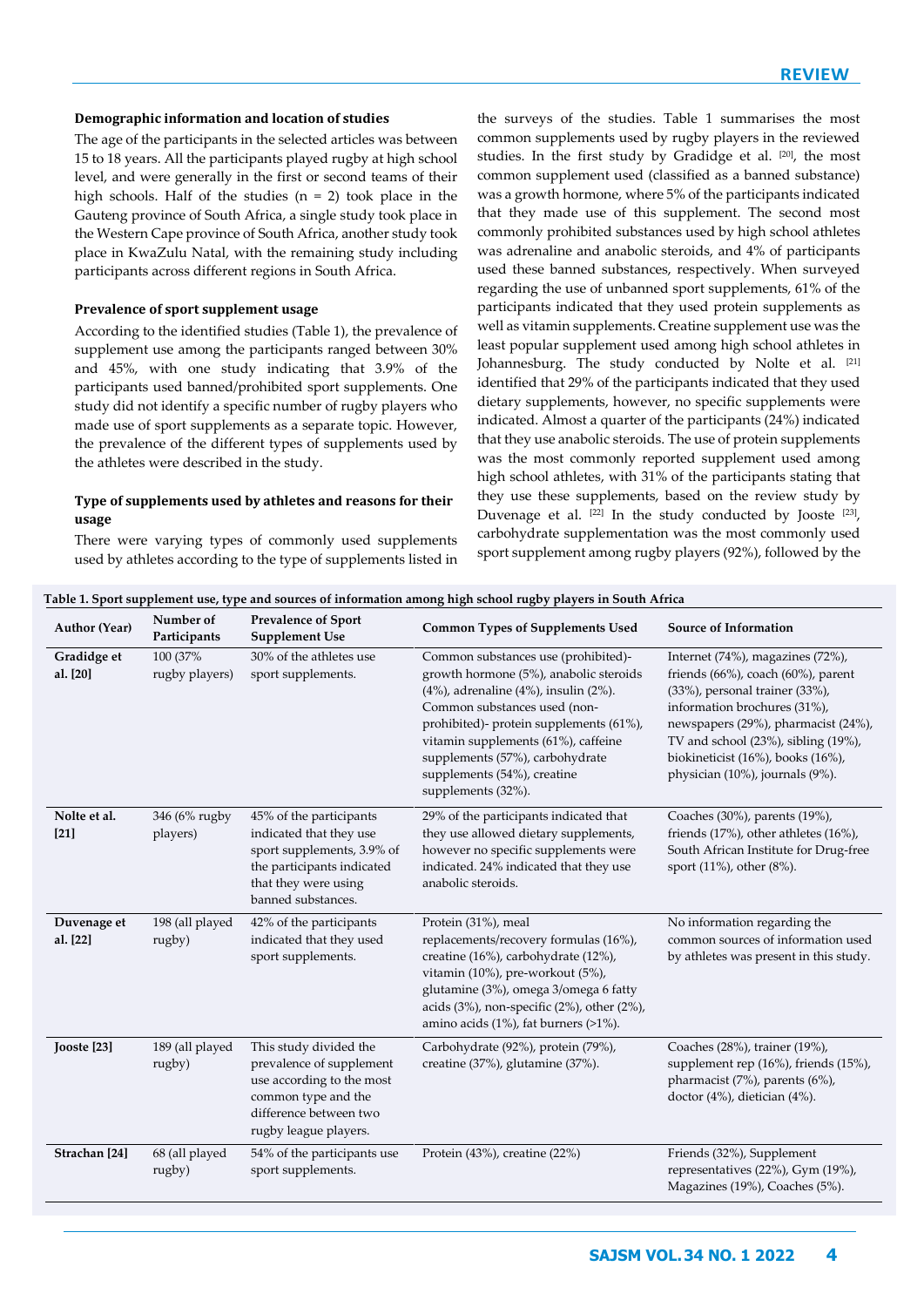use of protein supplements (79%). Creatine (37%) and glutamine (37%) were the least common supplements used by the rugby players. High school rugby players in KwaZulu-Natal indicated that the most common supplement used among the team players were protein supplements (43%) while the least common sport supplement consumed was strength boosting supplements and the supplement nitric oxide (3%). [24]

Only three studies included questions regarding the most common reasons for rugby players making use of the sport supplements. The majority of the participants indicated that they used them to improve or enhance their sporting performance with a total of 68% of the participants in a study conducted by Gradidge et al. [20]. The least common reason for using the supplement was the fear of not considered being part of the rugby team. When questioned on the reason for using specific supplements, the most common reason for the use of carbohydrate supplements was to lower the risk of fatigue and shorten the recovery time after play. The most common reason for using protein supplements among high school rugby players was to increase muscle size and muscle strength in order to improve sporting performance. [23] In the study conducted on high school rugby players in KwaZulu-Natal, the most common reasons for using protein and creatine supplements was to increase the strength of the muscles and the muscle mass of the athletes, resulting in athletes increasing in body size. [24]

## **Source of information regarding sport supplements emanating from research studies**

The least common source of information regarding sport supplements that adolescent rugby players consulted regarding their use and safety were dieticians, with one study indicating that 4% of the participants consulted a dietician (Table 1). In another study, the participants indicated that the internet (74%) and magazines (72%) were the sources that they relied on to obtain information regarding using sport supplements. In two studies, coaches were the most common source of information for supplement use, with up to 30% of the participants in the study by Nolte et al. [21] and 28% of the participants in the study by Jooste<sup>[23]</sup> indicating that they approached their coach for information. Only 16% of the participants in the study conducted by Gradidge et al. [20] indicated that they approached a biokineticist for information about the use of sport supplements. The most common source of information among rugby players in KwaZulu-Natal was information from the player's friends. [24]

### **General attitudes towards sport supplements**

In the study conducted by Gradidge et al. [20], 91% of the participants indicated that they felt the use of sport supplements among high school athletes is increasing in South Africa with 37% of the rugby players surveyed believing that their use is on the rise while the majority (84%) felt that learners are being pressured into using these supplements in high school sport. Thirty-seven percent of the participants agreed that they felt tempted to use performance enhancing supplements; however, 27% of them said that they never considered using sport supplements noted during the review of the study by Gradidge et al. [20] A similar view was stated in the study by Nolte et al. [21] with 39% of the participants indicating that they would consider using supplements (nonprohibited) to improve sporting performance, and more than half (70%) indicated they would not use banned/prohibited substances to improve sporting performance. When considering specific types of sport supplements used by athletes, 68% of the participants believed that they would use a protein supplement for the purpose of improving muscle size. <sup>[22]</sup> In a study by Jooste <sup>[23]</sup>, players stated that they were more likely to use carbohydrate supplements (91%), followed by protein supplements (90%), glutamine (59%) and creatine (57%) in the future.

Based on the study by Gradidge et al. [20], 61% of the participants indicated that they felt that the use of sport supplements was unethical, which is similar to the view by the participants in the study by Nolte et al. [21] The majority of the participants (85%) stated that prohibited substances were harmful to one's health while 84% indicated that using banned substances to improve performance was morally wrong. However, it was noted in the study by Gradidge et al. [20] that the majority of the participants (91%) indicated that they believed that the selling of banned substances should not be banned in sport. More than half (59%) of the participants in the study by Nolte et al. [21] indicated that there is not sufficient education on the safety and dangers regarding the use of sport supplements, particularly banned substances. This finding was, however, contradicted in the study by Gradidge et al. [20] where 81% of the participants indicated that there is no requirement for more education on the use of prohibited substances and doping. In the same study, 91% of the participants stated that there is no requirement for stricter ramifications or punishments for doping in sport.

In the study conducted by Gradidge et al. [20], almost threequarters (72%) of the participants stated that they did know which substances were banned according to WADA, while according to the study by Nolte et al. [21] , 74.8% of the participants felt that they were well-informed about the substances classified as banned in their sport. More than half of the participants (55%) indicated that the use of regular doping control testing in high school sport would lower the instance of prohibited supplement use, and only 48% of the participants indicated that they believed more tests for doping should be conducted. In the study conducted by Duvenage et al. [22], 60% of the participants stated that they believed that using sport supplements will not lead to a positive doping control test.

Overall, knowledge regarding the safety and correct labelling of supplements and the belief that supplements are the best way to achieve bigger muscles was considered poor (43%). [23] Only 48% of the players agreed that natural sources of protein found in food is better than that found in supplements; however, there is a similar average in the study by Duvenage et al. <a>[22]</a> with 40% of the participants believing that the source of protein found in foods is of a higher quality than that found in sport supplements. Thirteen percent of the athletes agreed that muscle mass gain is not linked to creatine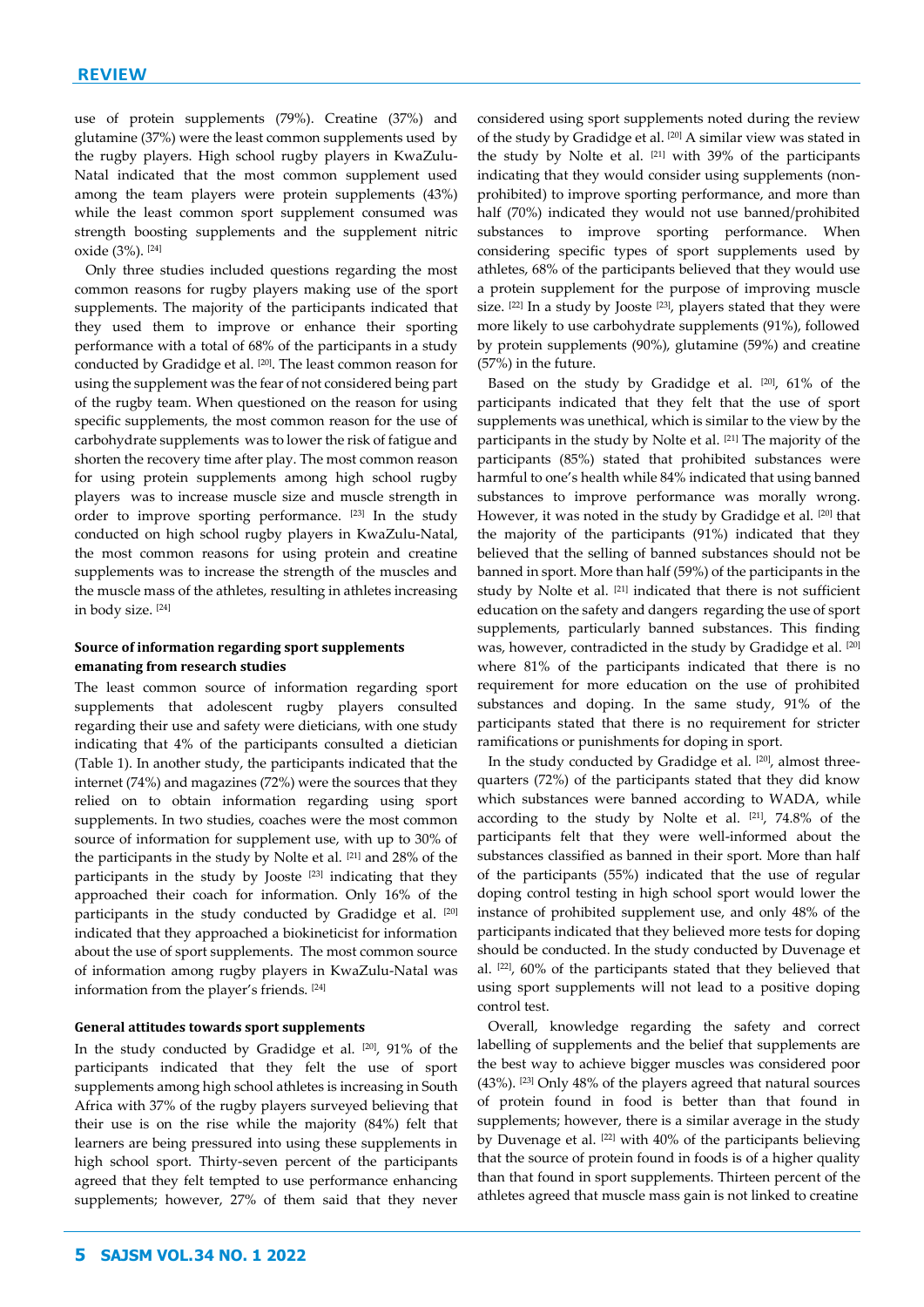supplementation. Less than 5% of the players agreed that glutamine supplements are not effective in sport performance for athletes. [24] Twenty-two percent of the high school rugby players indicated that they would try a banned substance to improve their performance. [23]

# **Discussion**

This scoping review identified that there are very few studies conducted on sport supplement use among high school rugby players in South Africa. The use of sport supplements with the aim to improve performance is an age-old tale that can be traced back to the third century BC, where evidence was found that the athletes of that era made use of substances that improved their sporting performance, with additional information identifying that supplement use was prevalent among Greek Olympians in 776 BC. [7, 25]

As mentioned, sport supplements are often used by athletes to improve sport performance, and different sport supplements have different physiological effects and adaptations that result in improvements in sport. When considering the most prevalent sport supplements used by athletes in this scoping review, protein supplements were used to improve sport performance by increasing muscle size and strength. Protein supplements provide increases in protein synthesis and lowers the rate of degeneration of proteins in the skeletal muscles. [26, 27] The increase in protein synthesis results in increases in muscle size and strength which would be beneficial to athletes, particularly rugby players, to meet the requirements of the sport. [26] Carbohydrate supplements are generally used by athletes to increase their energy before, during and after training, as well as for pre- and post- match energy. In addition, caffeine is a stimulating substance that increases central nervous systems activation. However, caffeine is linked to increases in a person's heart rate and blood pressure, and may result in an increased sense of anxiety and sleep abnormalities which may negatively impact athletes' sporting performance. [27, 28] The use of banned substances such as anabolic steroids amongst high school athletes was identified in the study by Nolte et al. [21] where 24% of the participants used this banned substance and 4% in the study by Gradidge et al. <sup>[20]</sup> Anabolic steroids have similar physiological effects on the body as protein supplements; however, anabolic steroids are a form of synthetic testosterone that increase protein synthesis, and as a consequence, increases lean body mass and muscle strength. Anabolic steroids have many side effects that athletes are not always aware of, such as increases in low-density lipoproteins and mood disturbances, typically aggression. [27] Sport supplements may have some benefits to sport performance; however, athletes should be aware of the side effects and how these supplements influence the body before deciding to use them.

#### **Prevalence of sport supplements**

Supplementation with the aim to enhance sporting performance has continued to increase over the decades in all sports with an estimated range of between 30% to 95% of athletes making use of a form of supplementation globally. [10] This wide range of the prevalence of sport supplements is dependent on the type of sport, the level of competition and the physical requirements needed to succeed in the sport in terms of strength, speed and agility, which is particularly prominent in sports such as rugby. [26] This demand and the professional level of the sport often leads to young athletes seeking additional sources to improve their sporting performance and generally sport supplements are the first line of action to achieve this. [25]

It appears as if high school athletes, together with parents and coaches, have had a change in mind-set from playing for the love and enjoyment of the sport to athletes striving to excel in their sport in order to be the best player. This often leads the athletes to use sport supplements without always considering the safety and regulation of these supplements. [20, 24, 25] This is supported by evidence identified in the studies reviewed where the estimate range of sport supplement usage among high school athletes in South Africa range from 30% to 54%.

## **Common types of sport supplements and reasons for their use**

The increased use of sport supplements has funnelled down to high school level sports in South Africa (particularly in rugby) where there's a desire among athletes to increase strength or change their body size to be a better player depending on the their position in their sport. [15] Although some sport supplements may be ergolytic, they can also be ergogenic in which case they enhance exercise capacity and/or athletic performance. The continual rise of sport supplements usage may be attributed to some degree to body image dissatisfaction that is present in young adolescents as well as young athletes. This trend was evident in the study conducted by Yager and O'Dea [6] where only 30% of the athletes were satisfied with their body image and the remaining athletes indicated that they would want to be either larger or smaller. In the review of the study conducted by Gradidge et al. [20], the majority of athletes believed that the use of sport supplements in high school athletes is increasing in South Africa. This trend is evident when considering the reasoning behind the use of sport supplements among high school rugby players, particularly in South Africa, where 68% of the participants who took part in the survey conducted by Gradidge et al. [20] indicated that they used supplements to improve their sporting performance. In the review of the study by Strachan  $[24]$ , it was noted that more than half the rugby players (54%) decided to use protein supplements to increase their strength in order to play their sport.

# **Common sources of information regarding sport supplements**

Advertising of sport supplements (whether on television, the internet or in magazines) may also contribute to the increase in their use due to the 'hype' created by using well-known athletes (or social media producers) by supposedly providing benefits of such supplements. However, these advertisements often include information that is biased in order to convince athletes to use the supplements and these athletes or coaches use this information to confirm the safety and benefits of the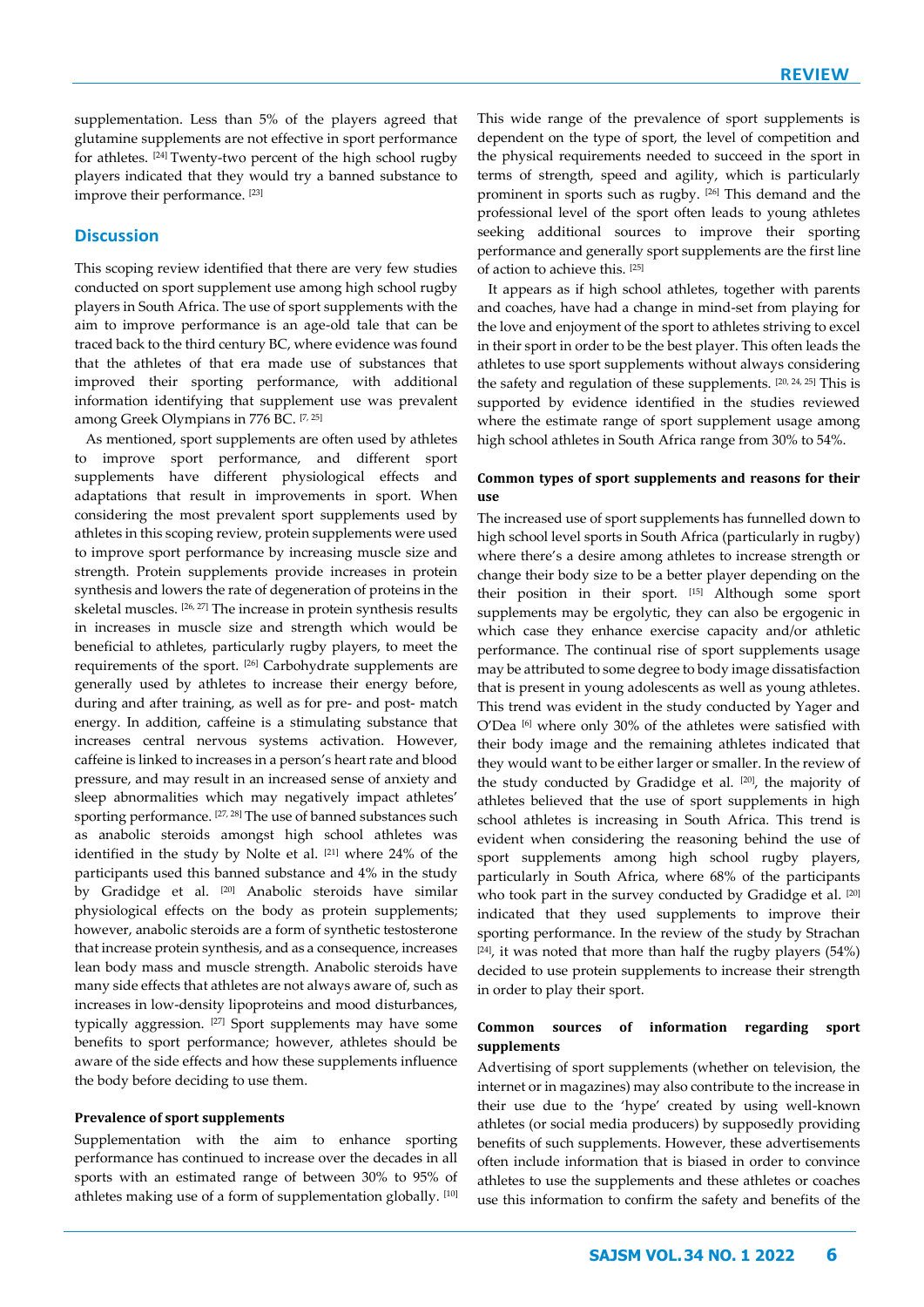supplements. <sup>[24]</sup> Athletes who use this information (which is often not scientifically sound) or approach coaches or teammates who have little knowledge of supplements may lead to the misuse of the supplements by using more of the recommended amount, which in turn can lead to health problems. This misuse is worsened by athletes not having sufficient knowledge to make informed decisions when reading the ingredients lists. [5,29]

Improving the general sources of information regarding sport supplements is essential as poor sources of information may lead to poor decisions regarding their use. It was identified that sources such as the internet, along with information from coaches and friends, were seen as the most common information sources used by high school athletes (in the studies reviewed). A range of 28% to 60% of athletes indicated that they consulted their sporting coach regarding the information concerning these sport supplements. This evidence is supported by a study conducted on high school rugby players in Ireland where 66.9% indicated that they consulted with their coach regarding this matter. [30] The internet may be considered a beneficial source of information in terms accessibility and amount of information available. However, most sources on websites are not scientifically reviewed or correct which may lead to misinformation. [25]

The use of scientific literature and knowledge of qualified healthcare practitioners, such as dieticians, are often not the first line of consultation when considering the use of sport supplements, with only 4% of rugby players in the Western Cape [23] indicating that they approached a qualified dietician for information. A similar finding is also found in the study by Walsh et al. [30] where only 10 of the 203 rugby players consulted a qualified healthcare professional. This can be regarded as problematic in terms of obtaining the correct information on the safe use of sport supplements, as sources often used by athletes may be unreliable or not evidencebased, which may result in athletes using supplements that may be detrimental to their health and well-being.

#### **General attitudes towards the use of sport supplements**

There are often discrepancies between the general attitudes regarding the use of sport supplements and doping which may be linked to the educational gap as many players reported that more education of dietary requirements and supplementation are necessary.

In the study conducted by Walsh et al. [30], the majority of the adolescent rugby players felt that additional education regarding nutrition and the use of sport supplements would be beneficial as the participants in this study showed a poor understanding and knowledge about the correct nutrition for their age and the demands of their sport. A similar view was expressed by the athletes surveyed in the study by Nolte et al. [21] where 59% of the participants felt that more education was required. However, this view was not shared by athletes in Johannesburg high schools where majority of the athletes (81%) felt that there was enough education available regarding the use of these sport supplements. [20]

The risk of doping is further increased due to the gap present in the knowledge of labelling and the identification of harmful ingredients which may lead to unintentional doping through the use of banned substances. The risk is also considered higher if the athlete's attitude towards doping does not deter him/her not to make use of these supplements to improve performance or their body image. In the review of the study by Duvenage et al.  $[22]$ , more than half the participants  $(60\%)$ believed that the use of banned substances or doping substances would not result in the athlete testing positive for doping. It was found that majority of the athletes that were part of the studies reviewed had a negative attitude towards the idea of the using banned substances. Some athletes indicated that it was against good morals and was, therefore, considered unethical.

Protocols in dealing with punishments ranging from the removal of medals or personal/world records to a more severe punishment of suspending athletes from partaking in the sport for a period of time have been implemented by WADA. [5] This level of punishment has led to many athletes believing that this is an effective means of deterring athletes from doping. Athletes who were surveyed in the study by Gradidge et al. [20] indicated that there was no need to increase the severity of the punishment linked to doping. According to the athletes surveyed in the study by Duvenage et al. [22] less than half of the participants believed that more testing should be conducted in schools. However, 14% of the under-16 rugby players in South Africa indicated that if there was a chance that they would not be caught by a positive doping control test, and they would consider using a banned substance. [22] This shows that athletes at a high school level are somewhat fearful of the consequences of being caught for doping but would still consider doping if there was a chance of not getting caught.

The increase in usage of sport supplements in high school athletes is a matter of concern as the sport supplements industry is often under scrutiny due to the poor regulation of the production and the labelling of the products. [7] This is evident is the article by the International Olympic Committee where it was found that athletes who have been tested for doping and had a positive test, made use of sporting supplements that may have contained small amounts of prohibited substances which were not indicated on the product's list of ingredients resulting in unintentional doping. [21] This may support the 'gateway hypothesis' where athletes using sport supplements may use other substances that may be banned, such as anabolic steroids, in the future thereby opening the door for positive doping control tests and dangers to the athlete's health. [23] When surveyed regarding the knowledge of banned substances and the likely adverse side effects to the athlete and therefore meets the criteria according to WADA for being a banned substance. <sup>[9]</sup> Seventy-two percent of the athletes in South Africa in the study reviewed by Gradidge et al. [20] indicated that they were aware of what were banned substances according to WADA, with a similar view in the study conducted by Nolte et al. [21]. This would be considered as a positive attitude towards anti-doping awareness. However, it is important to note that in the same study<sup>[21]</sup>, 3.9% of the surveyed athletes indicated that they currently use a form of banned substance, with 24% of the athletes stating that they had used anabolic steroids as a form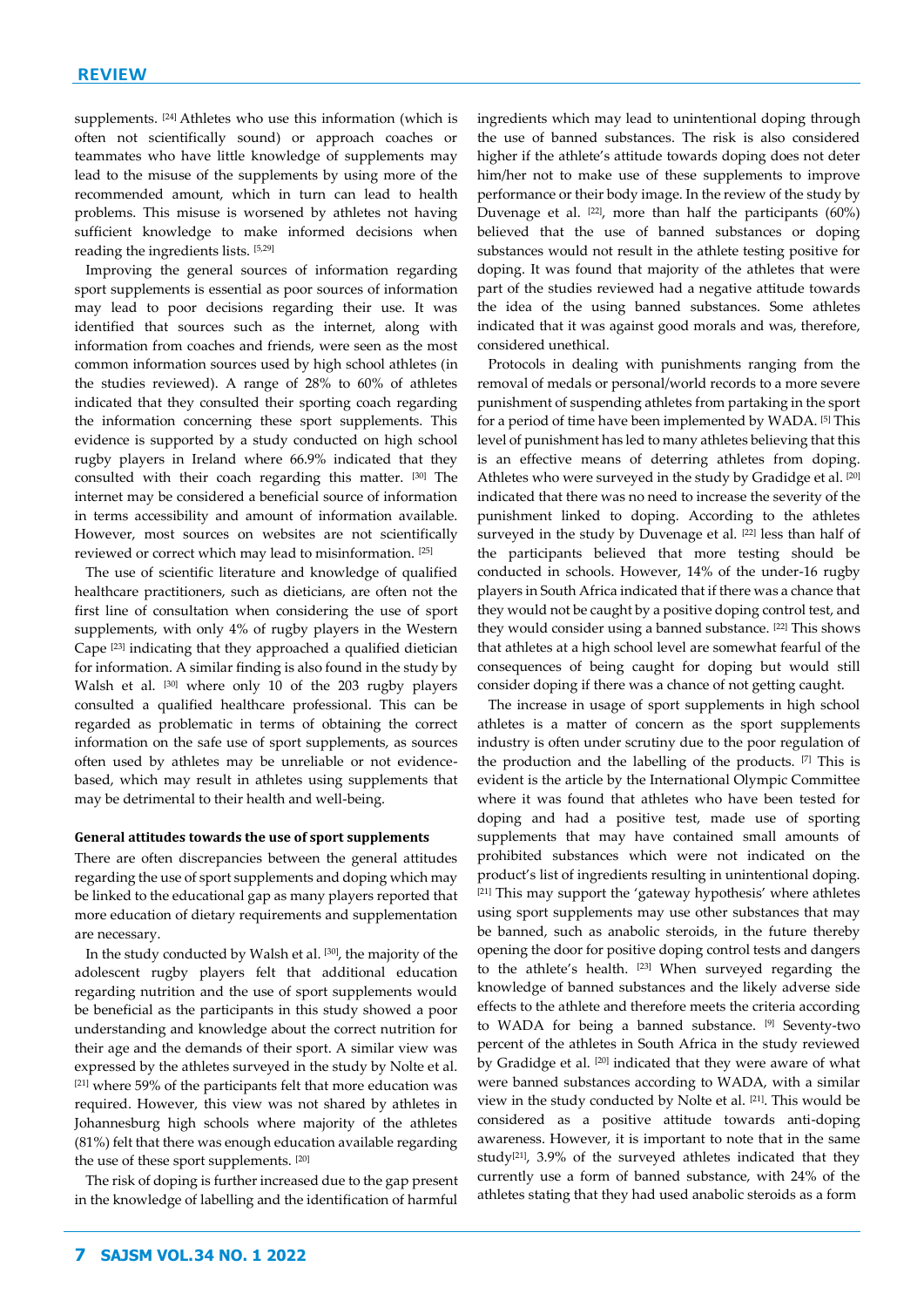of supplementation.

The gap in education concerning sport nutrition and performance needs to be addressed in order for athletes to meet the recommended dietary requirements to reduce the need of sport supplements. [30] It appears that many athletes make use of sport supplements as a means of substituting the missing nutrients of their diet. Globally, many athletes believe that obtaining the necessary nutrients to perform well at sport can only be achieved through supplementation. This is a perception often supported by the parents of the athletes (as indicated by the parents of athletes in the East Rand of Johannesburg, South Africa). <a>[11, 30]</a> This evidence is present in the viewpoints of the studies reviewed in this scoping review where less than half of the athletes surveyed stated that natural sources of nutrients (particularly protein sources) are deemed superior to that found in supplements. [22]

### **Limitations of the study**

In the present scoping review, there were very limited sources reviewed concerning the prevalence and general attitudes regarding the use of sport supplements among high school rugby players in South Africa. However, findings from this review provides some insight into the general attitudes and prevalence of supplement use particularly in Gauteng, Western Cape and KwaZulu-Natal provinces of South Africa.

## **Conclusion**

The prevalence of sport supplement use is on the rise among all athletes, particularly among high school rugby players. The main reason for the use of sport supplements found in this review was to improve strength and sporting performance. This increase is linked to the heightened demands placed on the athletes by coaches, parents and the athletes themselves to have the ideal competitive 'edge' in order to be the best player or to be selected for the best team. An additional factor influencing young athletes to use sporting supplements is the desire to attain a certain physique, such as improved muscles size overcoming the low self-body image that is common among adolescents.

A gap is present in the level of education regarding the use of sport supplements among high school athletes, with athletes believing that sport supplements are a necessary requirement to meet the nutritional needs of their sport. However, little knowledge is available regarding the health risks associated with the use of sport supplements as well as the risks of doping. The internet and coaches are the most commonly used sources of information for athletes regarding supplement use. Information from scientifically reviewed literature and qualified healthcare professionals (such as dieticians) are less frequently consulted. This will lead athletes to believing information that is not reliable regarding the safety of the supplements they use which poses a great health risk with the potential of testing positive for banned substances and risking their sporting career.

However, some athletes would consider using a banned substance if there was no testing and severe punishments associated with doping. Further education should be deemed

necessary regarding sport nutrition and the safety of using sport supplements. Improvements in an athlete's diet will ensure that these athletes achieve the required nutrients to aid their sporting performance. This will assist in decreasing the prevalence of sport supplement use among high school rugby players in particular and lower the overall incidence of doping in athletes.

Further research is required to document the prevalence of sport supplement use on a larger scale, in other countries, and using more studies. Furthermore, a replication of this type of study would also be required in other types of sports in South Africa.

**Conflict of interest and source of funding:** The authors declare no conflict of interest and no source of funding.

#### **Author contributions:**

Both authors contributed to the design of this research and the writing of the article ((i) conception, design, analysis, and interpretation of data; (ii) drafting or critical revision for important intellectual content; and (iii) approval of the version to be published).

#### **References**

- 1. Robinson B, Pote L, Christie C. Strength and conditioning practices of high school rugby coaches: A South African context. S Afr J Sci 2019; 115(9-10): 92-97. [doi: 10.17159/sajs.2019/5837] [PMID: 27075640]
- 2. Lambert MI, Durandt J. Long-term player development in rugby–how are we doing in South Africa? S Afr J Sports Med 2010; 22(3): 67-68. [doi: 10.17159/2078-516X/2010/v22i3a312]
- 3. Rugby Football History. Player positions, 2007. http://www.rugbyfootballhistory.com/positions.html (accessed 27 October 2021)
- 4. Till K, Jones B, McKenna J, et al. The search for size: a doping risk factor in adolescent rugby? Br J Sports Med 2016; 50 (4): 203- 204. [doi: 10.1136/bjsports-2015-094737] [PMID: 25990759]
- 5. Maughan RJ, Burke LM, Dvorak J, et al.. IOC consensus statement: dietary supplements and the high-performance athlete. Br J Sports Med 2018; 52(7):439-455. [doi: 10.1136/bjsports-2018-099027] [PMID: 29540367]
- 6. Yager Z, O'Dea JA. Relationships between body image, nutritional supplement use, and attitudes towards doping in sport among adolescent boys: implications for prevention programs. J Int Soc Sports Nutr 2014; 11(1): 13. [doi 10.1186/1550-2783-11-13] [PMID: 24670105]
- 7. Naidoo K, Naidoo R, Bangalee V. Regulating the South African sport supplement industry: 'Whey' overdue. S Afr Med J 2018; 108(3): 166-167. [doi: 10.7196/SAMJ.2018.v108i3.12961] [PMID: 30004356]
- 8. Vlad RA, Hancu G, Popescu GC, et al. Doping in sport, a neverending story? Adv Pharm Bull 2018; 8(4): 529-534. [doi: 10.15171/apb.2018.062] [PMID: 30607326]
- 9. Morente-Sánchez J, Zabala M. Doping in sport: a review of elite athletes' attitudes, beliefs, and knowledge. Sports Med 2013; 43(6): 395-411. [doi: 10.1007/s40279-013-0037-x] [PMID: 23532595]
- 10. Sánchez-Oliver AJ, Domínguez R, López-Tapia P, et al. A survey on dietary supplement consumption in amateur and professional rugby players. Foods 2020; 10(1): 7. [doi: 10.3390/foods10010007] [PMID: 33375061]
- 11. Van der Walt V, Coopoo Y. A survey of the attitudes and knowledge of parents of high school children on the East Rand